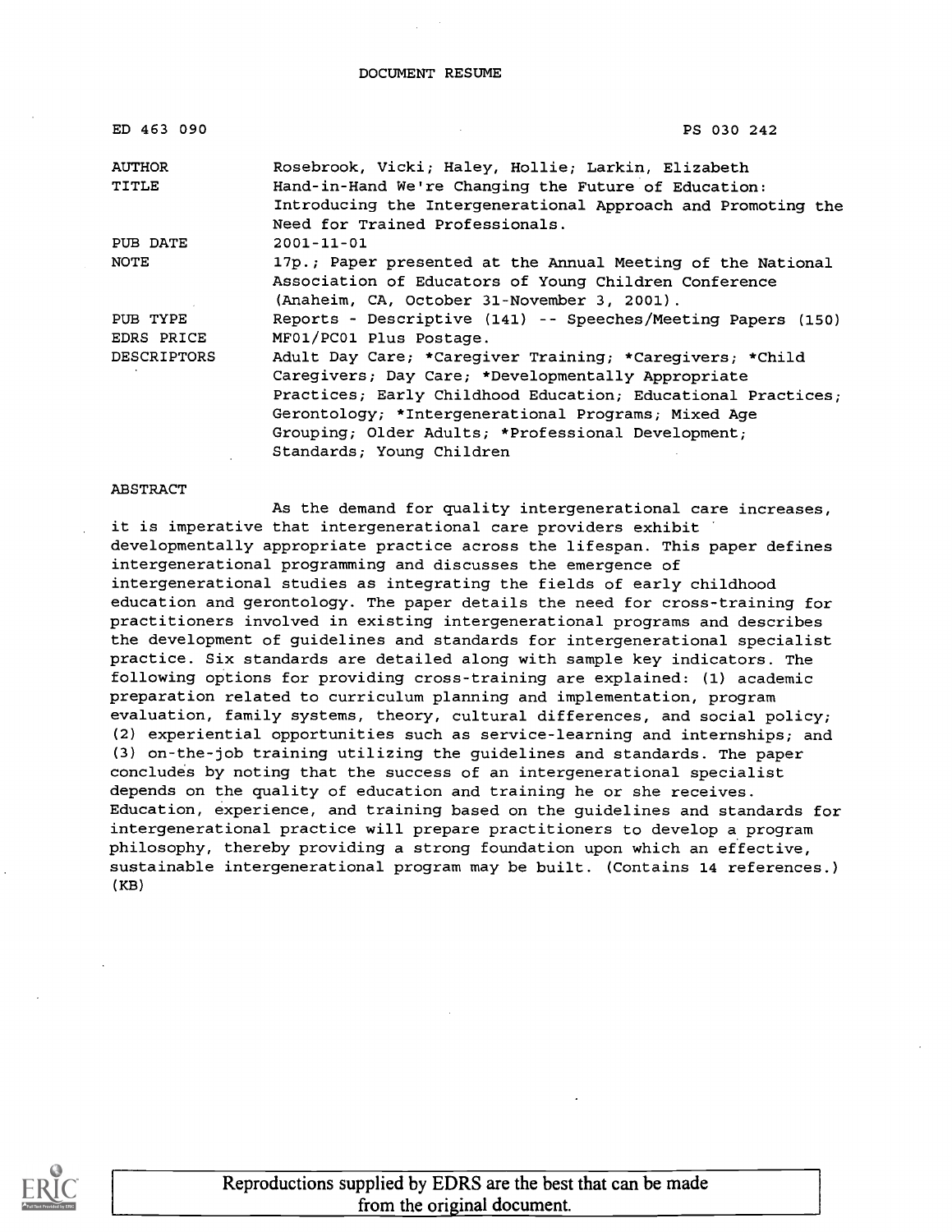# Hand-in-Hand We're Changing the Future of Education:

# Introducing the Intergenerational Approach and Promoting the Need for Trained Professionals

Vicki Rosebrook, Ph.D. The University of Findlay Findlay, Ohio

Hollie Haley The University of Findlay Findlay, Ohio

Elizabeth Larkin, Ed.D. University of South Florida Sarasota, Florida

November 1, 2001 NAEYC Annual Conference Anaheim, California

Key Terminology: Intergenerational, Cross-Training, Service-Learning, Intergenerational Specialists, Intergenerationally-Enriched Environment

1

 $2\,$ 

U.S. DEPARTMENT OF EDUCATION Office ot Educational Research and Improvement EDUCATIONAL RESOURCES INFORMATION

CENTER (ERIC) This document has been reproduced as received from the person or organization originating it.

0 Minor changes have been made to improve reproduction quality.

PY AVAII ABI E

Points of view or opinions stated in this document do not necessarily represent official OER1 position or policy.

PERMISSION TO REPRODUCE AND DISSEMINATE THIS MATERIAL HAS BEEN GRANTED BY

Vicki, Bosebroak

TO THE EDUCATIONAL RESOURCES INFORMATION CENTER (ERIC)

30242

 $\bigoplus$ 

w-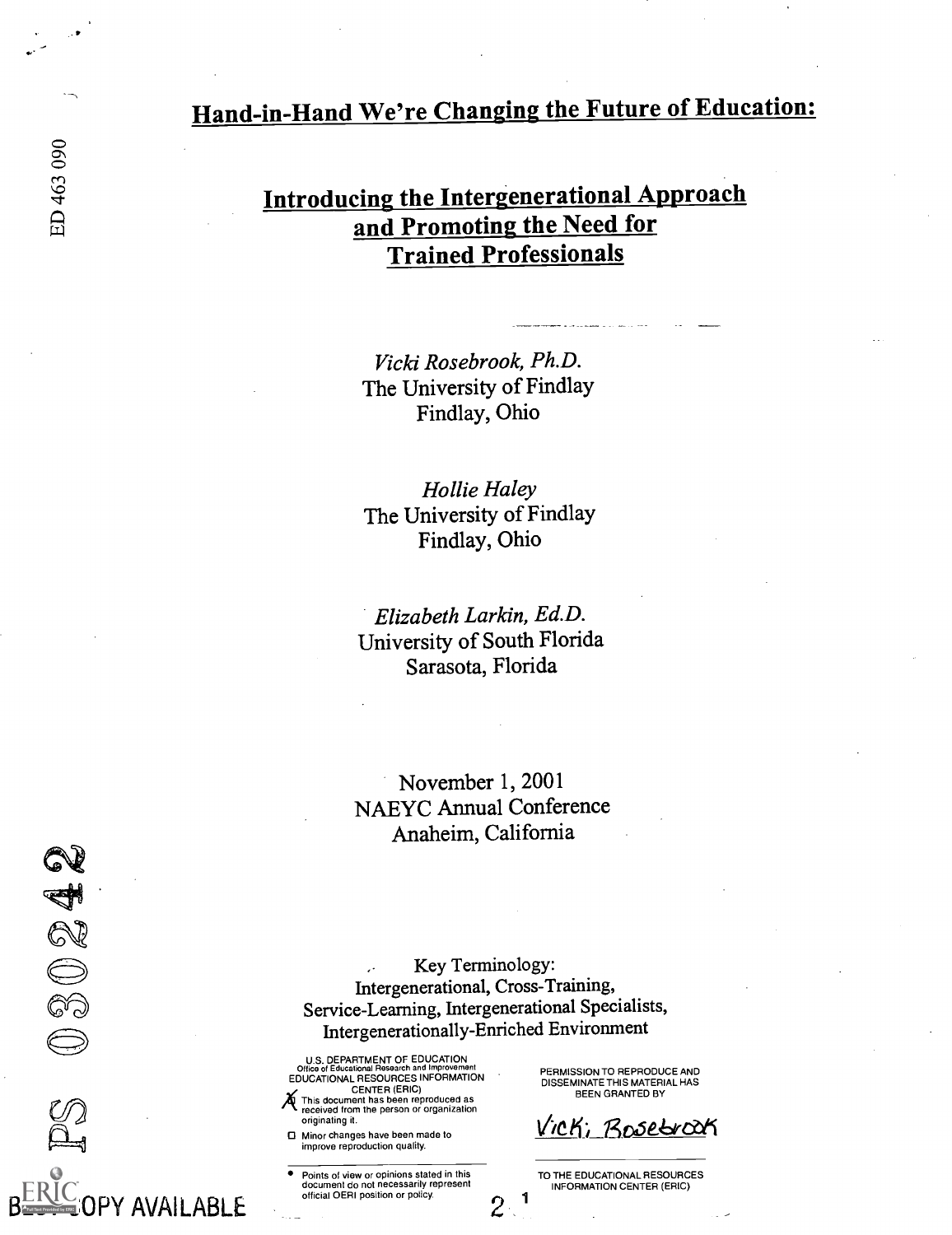# Successful Intergenerational Programming: Standards & the Importance of Cross-Trained Staffs

### Introduction:

Imagine yourself involved in an intergenerational setting with six four-year-old children and ten senior adults. Suddenly, one of the children throws a crayon and the propelled object hits another child in the head. Without hesitation, an 87 year-old participant turns to the child and says, "If you do that again, I'll beat your butt!" As an intergenerational care provider, what can you do about this comment? Are you adequately prepared to respond? Do you have the essential education, experience, or cross-training necessary to resolve the issue?

Your response represents your philosophy, or set of principles, for working with young children and senior adults. If you are a student in training, you may not have given much thought to a particular philosophy, but as you become more involved in intergenerational situations, you will form one. If you are already working in an ageintegrated setting, you may have a formal philosophy that you apply faithfully and consistently. Perhaps it works sometimes and not others; in turn leaving you feeling frustrated. We speculate that because you are reading this article, you are exploring alternative ways to interact with the young people and senior adults, who are or will be in your care.

#### Rationale:

Demographics indicate that the demand for child and senior adult care is rapidly increasing. More and more children require daily supervision while their parents work,

3

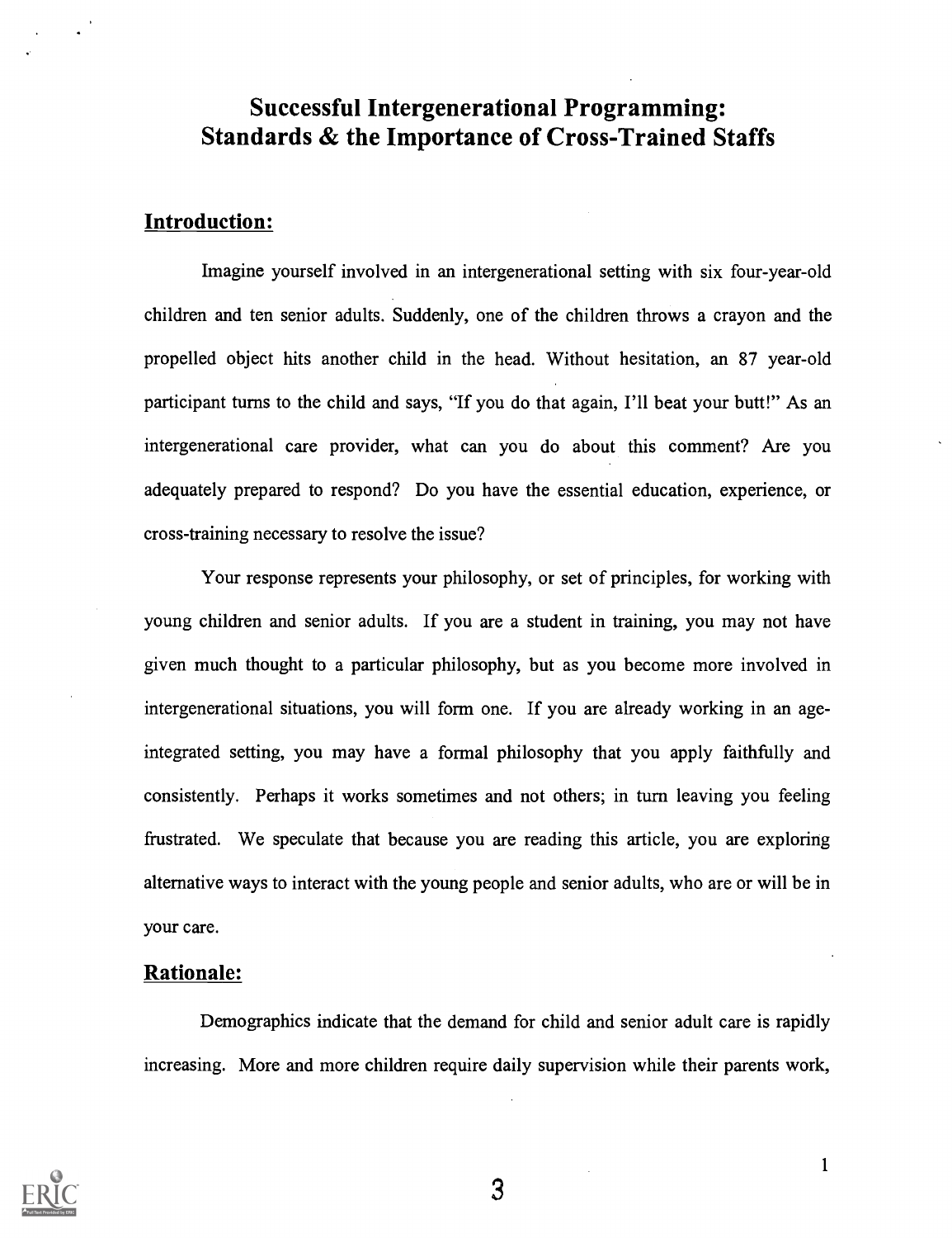and more adults are living to advanced ages, therefore, both are in need of care. The need for quality day care workers is dramatically increasing. The U.S. Bureau of Labor Statistics currently reports a decline of day care workers as a result of 50-54% annual turnover rate and fewer qualified workers entering the field. A need also exits for professionals to care for senior adults who are the fastest growing segment of our population (Traxel, 1993). The quality of life for both age groups can be enhanced through interrelated and stimulating intergenerational activities, provided by qualified staff that know and understand developmentally appropriate practice across the lifespan (Rosebrook & Murray, 1999).

As the demand for intergenerational care accelerates, the demand for quality care also increases. In response to this need education, experience, and training are required. It is imperative for intergenerational care providers to comprehend the importance of communication and collaboration skills, to understand integrated subject matter and knowledge from related disciplines, to utilize appropriate evaluation techniques, and be reflective, caring professionals.

Intergenerational care providers must posses the knowledge and understand the theory that guides them as they attempt to resolve situations similar to the one described at the beginning of this article.

### **Intergenerational Programming:**

Intergenerational programming is defined as the purposeful bringing together of generations in ongoing mutually beneficial planned activities to achieve specified program goals (Generations United, 2000). Intergenerationally-enriched environments are stimulating, age-integrated settings that provide care and ongoing interactions for

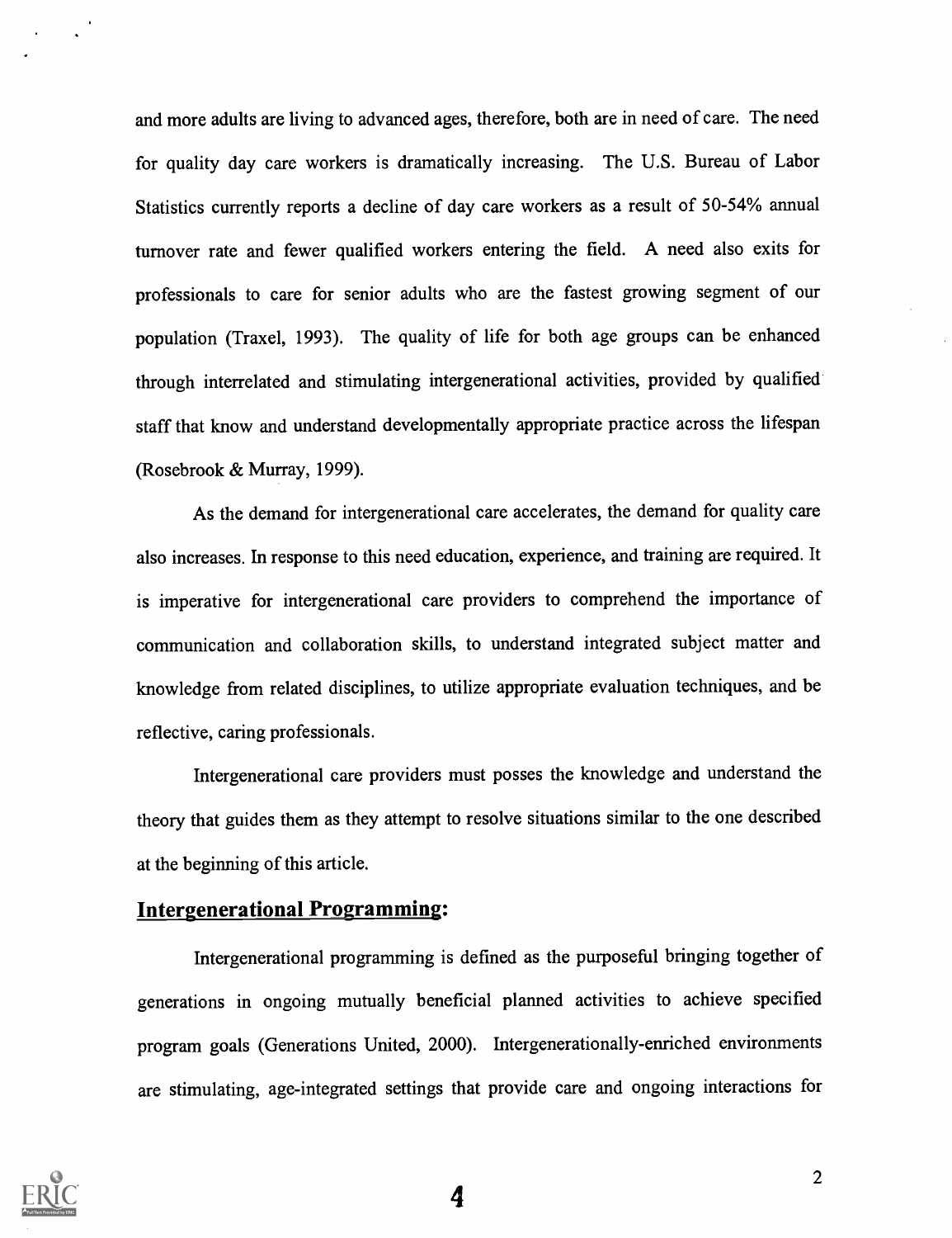children and senior adults (Rosebrook, 2001). Combined programs and enriched environments have the capacity to facilitate mutually beneficial exchange by actively bringing together younger and older persons. Yet, according to the American Association of Retired Persons (AARP), "while there are thousands of sites across the nation already offering intergenerational activities, employees of these facilities often lack adequate cross-training to work simultaneously with younger people and senior adults" (1996). Intergenerational programs may encourage and facilitate interdependency and generational understanding, but education and training in intergenerational issues help us gain a broader perspective of our common needs and goals (Scannel & Roberts, 1995).

Intergenerational Studies is an emerging discipline that integrates relevant knowledge from multiple domains, provides a framework for professional skill development, and suggests appropriate dispositions for individuals to work simultaneously with younger age groups and senior adults (Larkin  $\&$  Rosebrook, In Press). Intergenerational Studies and cross-training have evolved as a natural growth of intergenerational programming (Newman, 2000). Not only does Intergenerational Studies combine a variety of ages, it marries academics to human services, and blends two distinct fields of study - Early Childhood and Gerontology, creating unexplored possibilities for an emerging field of study.

The philosophy of this article is based on three distinct beliefs:

- 1. It is important to use Intergenerational Guidelines and Standards as a base for education as this field of study develops.
- 2. Experiential opportunities are of the utmost importance.
- 3. It is necessary to provide cross-training for practitioners involved in existing intergenerational programs.



5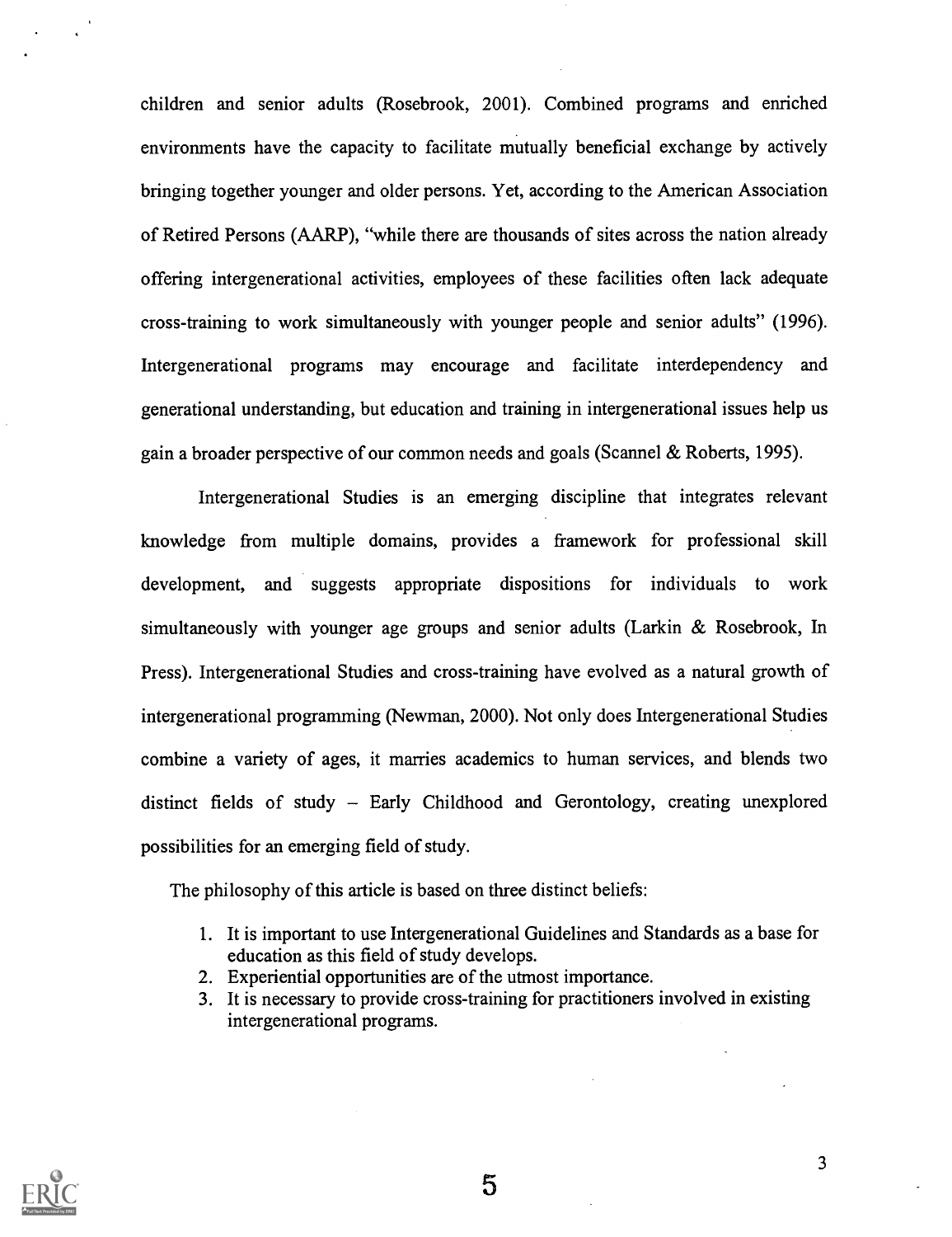### Cross-Training:

In the context of this article, *intergenerational cross-training* refers to the transfer of knowledge across fields of study (i.e., Early Childhood Education to Gerontology) in order to assist individuals in becoming proficient to work in multi-age initiatives. Thoroughly educated and/or cross-trained staffs are essential ingredients for intergenerational program success.

Cross-training occurs in diverse ways and through a variety of models including: academic preparation, experiential opportunities, and on-the-job training. Quality crosstraining ensures that the skills, knowledge, and dispositions needed to work and interact with individuals across the age spectrum, are transferred to individuals aspiring to become intergenerational staff and care providers. Individuals who are thoroughly crosstrained and prepared to work among diverse ages in age-integrated settings are referred to as Intergenerational Specialists.

Specialists need to recognize and appreciate defined guidelines and standards that outline the requisite knowledge, skills, and dispositions that become the basis for successful intergenerational programming (Larkin & Rosebrook, in press). According to Donna Butts, Executive Director of Generations United, "The intergenerational field of study is so new that there is no precedent for 'Best Practice', only 'Promising Practice', and we must identify guidelines and standards to unify the field" (2000). As this new field develops and research continues to expand the underlying knowledge base, it becomes increasingly important to establish guidelines for quality intergenerational practice (Larkin & Rosebrook, in press).



 $6\phantom{1}6$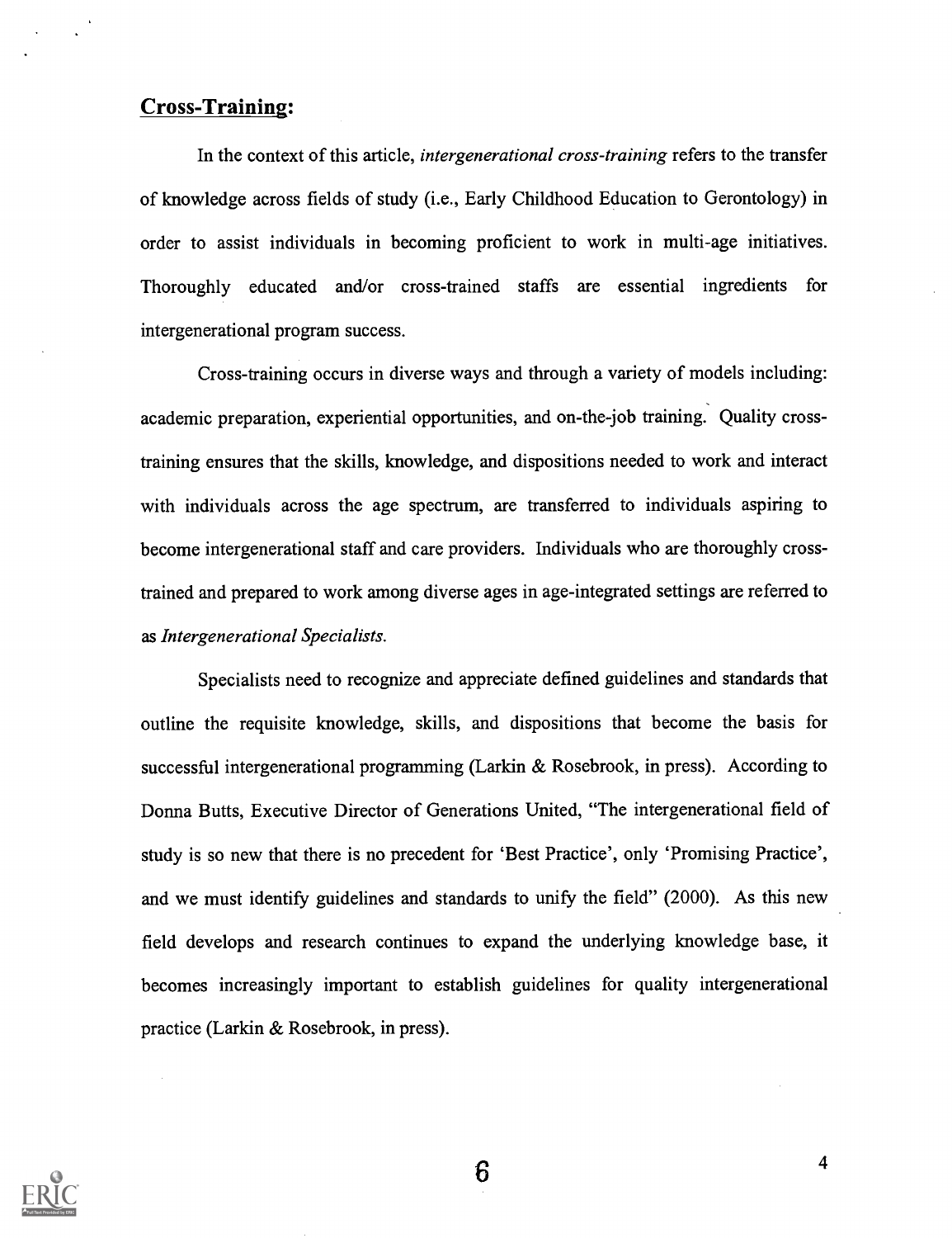With this in mind, Elizabeth Larkin, Ed.D. and Vicki Rosebrook, Ph.D. conceptualized and developed the Guidelines & Standards for Intergenerational Practice early in 2001. Dr. Larkin previously developed an Intergenerational Graduate degree at Wheelock College, Boston, Massachusetts and Dr. Rosebrook developed Intergenerational Studies Associate and Master degree and certificate programs at The University of Findlay in northwest Ohio. Having developed academic programs, both understood that guidelines and standards were necessary in order to unify this fragmented and fledging field. Larkin and Rosebrook state, "Once the same competencies and standards are implemented across the range of program models, consistent guidelines for effective intergenerational work and expertise then emerge" (in press). Academic preparation, experiential opportunities, and on-the-job training focused on the Guidelines & Standards for Intergenerational Practice must be considered as potential options for providing intergenerational cross-training.

Elizabeth Larkin and Vicki Rosebrook, also agree with the National Association for the Education of Young Children (NAEYC) that, "Standards should be framed as desired outcomes rather than processes for learning. Focusing on the outcomes of preparation recognizes and values that there are multiple routes to achieving the goals" (NAEYC, 1996). The Guidelines & Standards for Intergenerational Practice do not promote any single path to acquiring the knowledge, skills and dispositions specific to this specialization, or to obtaining a particular certificate or degree. Rather, they call for all Intergenerational Specialists to demonstrate or provide evidence of having met each broad standard (goal), regardless of the specific type of employment setting or job description they expect to pursue or are presently involved in. Sample indicators

7

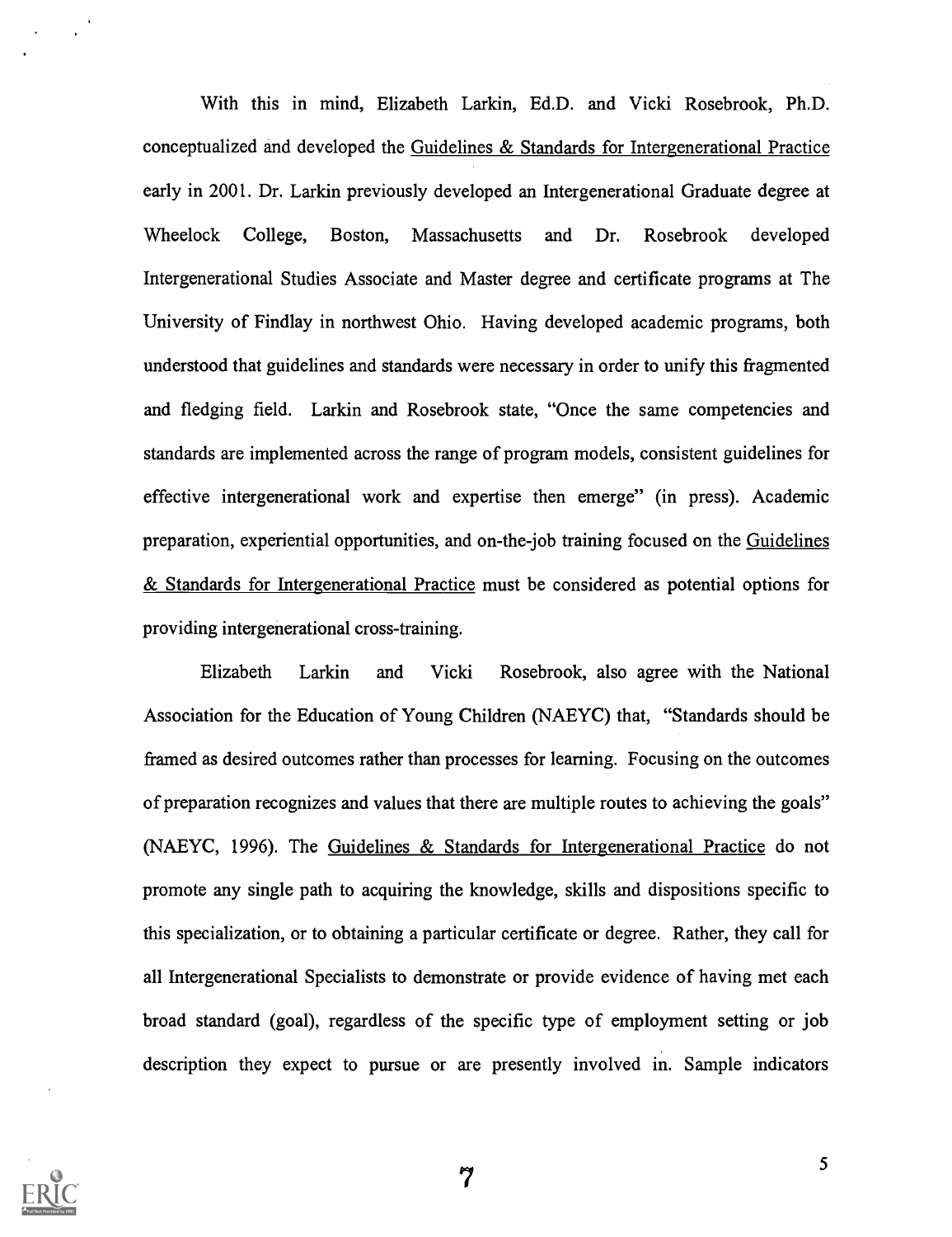(objectives) are provided, following the model used by the Association of Teacher Educators (ATE) in their Standards for Teacher Educators (2000), but these are by no means an exhaustive list of possibilities for demonstrating proficiency, and the sources of evidence can range from course assignments to research projects, videotape analyses, grant proposals, conference workshops, reflective writing about practical experiences, and the like.

#### GUIDELINES & STANDARDS FOR INTERGENERATIONAL PRACTICE

Standards of practice for Intergenerational Specialists represent the competencies for which professionals that work with both young people and older adults are to be held accountable. The knowledge base must be constantly reviewed and updated as the field grows increasingly informed and can defme more specific indicators that characterize expertise in this specialized area of professional practice. The evidence that is used to demonstrate proficiency must be flexible, yet convincing so that the knowledge, skills, and dispositions of the Intergenerational Specialist are clearly articulated according to key indicators in each general category.

#### Standard I:

The Intergenerational Specialist draws upon knowledge of human development across the life span to plan and implement effective programs that bring young people and older adults together for their mutual benefit.

| <b>Sample Key Indicators:</b> |  |
|-------------------------------|--|
|-------------------------------|--|

- 1.1 Identifies the ways in which young people and older adults have similar developmental needs, and plans programming to serve both populations simultaneously for their mutual benefit.
- 1.2 Uses an understanding of how people learn at different developmental stages to plan intergenerational activities using a multi-sensory and interactive approach that can accommodate different styles.
- 1.3 Plans intergenerational programming that stimulates the brain through appropriate physical exercise, social interactions, and cognitive challenges.
- 1.4 Recognizes the need for all age groups to feel included, cared about, and safe.
- 1.5 Understands the importance of such domains as friendship, play, self-esteem, autonomy, loss, and grief at various stages across the life course.
- 1.6 Recognizes signs of typical medical problems that might occur with younger and older populations, and can make appropriate referrals.

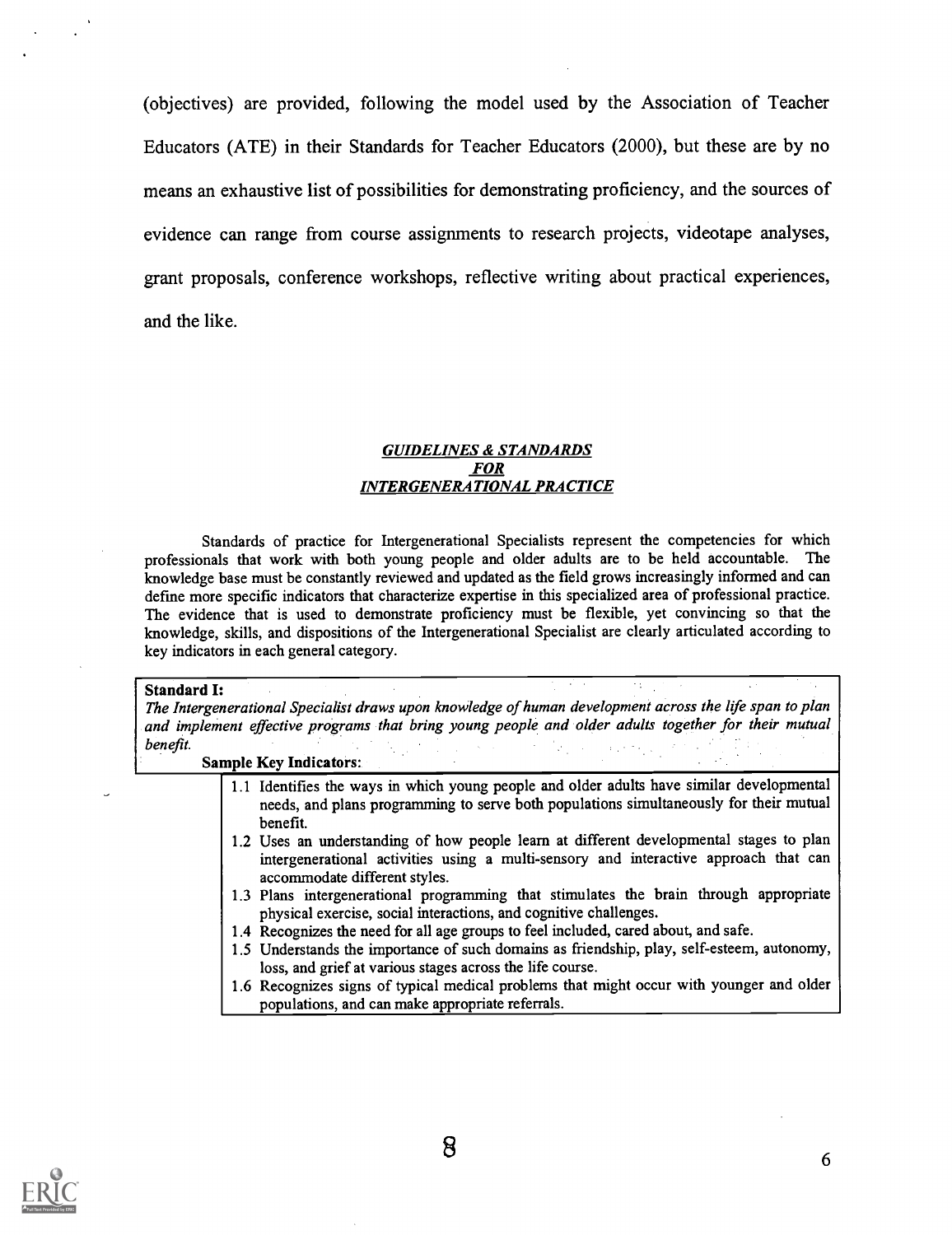#### Standard II:

The Intergenerational Specialist recognizes the need for and employs effective communications to support the development of intergenerational relationships.

#### Sample Key Indicators:

- 2.1 Understands the developmental differences and capabilities of young people and older adults in terms of their social, linguistic, cultural, emotional, spiritual, and physical expressions.
- 2.2 Creates an environment that promotes intergenerational interaction and minimizes barriers caused by physical disabilities, or differences in cultural background and life experience.
- 2.3 Uses appropriate language to encourage informal and planned interactions among participants of different ages.
- 2.4 Communicates positive interest in every program participant regardless of age or level of engagement.
- 2.5 Acts in a compassionate, sensitive manner in response to the unique perspectives of all individuals including participants, colleagues, and participants' families.

#### Standard III:

The Intergenerational Specialist understands and demonstrates a commitment to collaboration and partnership.  $\sim 10^7$ in Li  $\sim 10^{-1}$  $\sim 10^7$ 

#### Sample Key Indicators:

- 3.1 Recognizes the benefits of sharing expertise across institutional boundaries and professional training.
- 3.2 Advocates the benefits of intergenerational programs and educates colleagues about their value.
- 3.3 Develops joint missions, schedules, and budgets that support the respective organizational goals and reflect an equitable use of resources for each partner in any collaboration.
- 3.4 Organizes cross-training opportunities for staff to learn from each other a range of effective strategies for managing troubling behaviors among older and younger participants.
- 3.5 Embraces technological innovation to facilitate and manage inter-agency communication and collaboration.
- 3.6 Maintains high ethical standards and respectful, collegial relationships with other professionals in the field.

#### Standard IV: The Intergenerational Specialist integrates subject matter knowledge from a variety of relevant fields including psychology, sociology, history, literature, and the arts to develop programs. Sample Key Indicators: 4.1 Demonstrates knowledge of the historical, cultural, and social foundations of intergenerational programming, and which models have survived the test of time as successful. 4.2 Recognizes how the cultural experiences of each generation shape the values and perspectives of younger and older participants in the program differently, allowing for an exchange of viewpoints. 4.3 Applies relevant contest area knowledge from various academic disciplines in developing effective intergenerational activities. 4.4 Explores traditional and newly developed methodologies that help to address intergenerational problems at the community, societal, and global levels. 4.5 Conducts action research to inform the field of intergenerational studies. 4.6 Crafts goals for intergenerational programs that reflect an interdisciplinary perspective on what each generation has to contribute to others. 4.7 Uses developmentally appropriate materials and technologies to provide activities that promote successful intergenerational interactions.

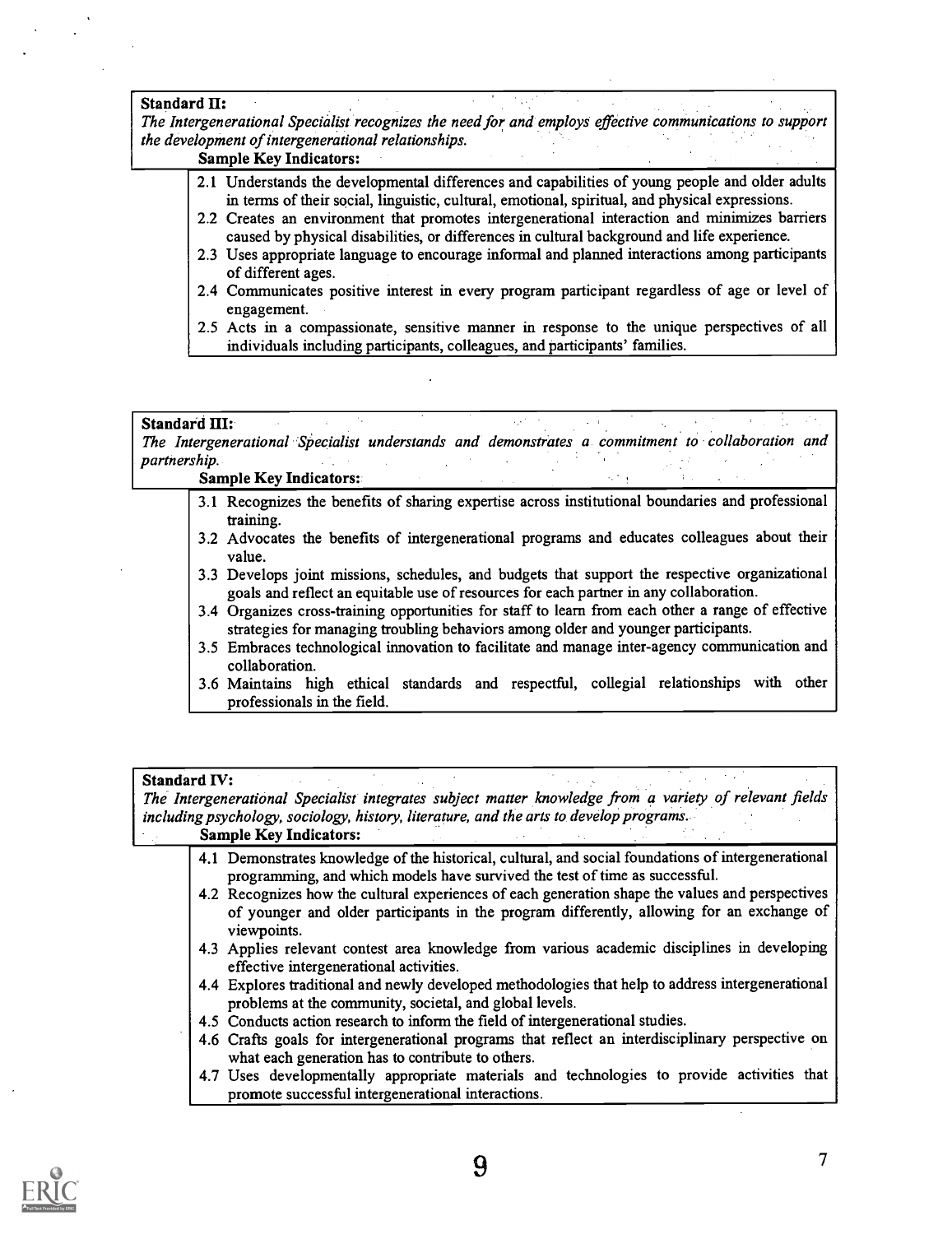#### Standard V.

The Intergenerational Specialist employs appropriate evaluation techniques adapted \_from the fields of education and social sciences to inform program development for diverse age groups and settings. Sample Key Indicators:

- 5.1 Is familiar with and applies multiple strategies for assessing program outcomes.
- 5.2 Is aware of the community context in which programs function so that broad social policies and available resources are aligned with the intergenerational goals and outcomes.

 $\epsilon$  of  $\epsilon$  .

- 5.3 Coordinates an exchange of information about data collection and analysis across partnering agencies that will contribute to mutual improvements.
- 5.4 Includes participants, their families, and staff in the planning and evaluation process.
- 5.5 Uses an interdisciplinary approach to interpreting current research and theory to inform intergenerational best practices.

#### Standard VI:

The Intergenerational Specialist is a reflective, caring professional whose purpose is to bring young people and older adults together for their mutual benefit.

#### Sample Key Indicators:

- 6.1 Facilitates matching young people and older adults who can be compatible and enjoy building a relationship based on shared interests, needs, or goals through an intergenerational program.
- 6.2 Models an effective interactive style with all age groups.
- 6.3 Engages regularly in self-reflection to continue growing as an intergenerational professional.
- 6.4 Invites external feedback from colleagues in the intergenerational field to promote critical thinking and problem solving.
- 6.5 Consciously mentors new professionals entering the field of intergenerational studies.
- 6.6 Promotes positive communication among diverse groups who participate in intergenerational work, and helps to interpret this field's importance for the general public.
- 6.7 Contributes to the profession by presenting at conferences, conducting research and disseminating fmdings, writing for publication, or networking with others locally, nationally and internationally.

These proposed Guidelines & Standards have been authored by Elizabeth Larkin, Ed.D., University of South Florida, and Vicki Rosebrook, Ph.D., The University of Findlay. Please direct all comments and revision suggestions to: Dr. Elizabeth Larkin, USF at Sarasota/Manatee, 5700 N. Tamiami Trail PMC 101, Sarasota, FL 34243 or Dr. Vicki Rosebrook, The University of Findlay, 1000 N. Main St., Findlay, OH 45840.

### Options for Providing Cross-Training:

#### Academic Preparation

The preparation of qualified Intergenerational Specialists includes opportunities to

demonstrate knowledge of curriculum planning and implementation, program evaluation,

family systems, theory, cultural difference, and social policy, as well as opportunities to

participate in supervised practice in a variety of field research, service-learning, and

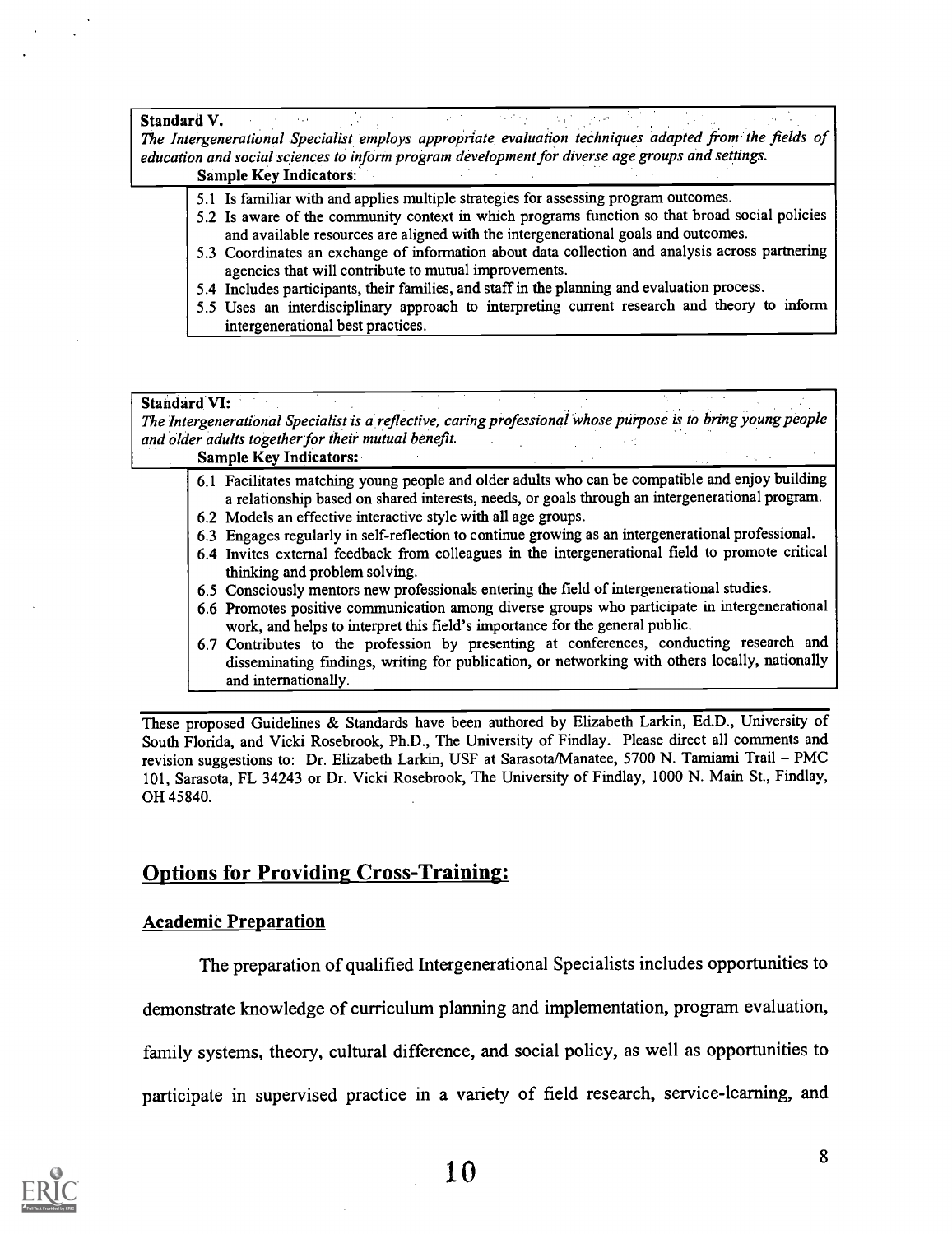internship experiences. Intergenerational education and training is intellectually rigorous because it requires integrating information from different domains; it has a problemsolving orientation, and it is largely experiential in nature in order to connect theory and practice. Knowledge and skill attainment can be coordinated with the Guidelines  $\&$ Standards in such a way that individuals are documenting their growing mastery necessary to intergenerational work.

Intergenerational courses of study must integrate information from a variety of disciplines, diverse literature, and focus on the value and effects of intergenerational programming on the participants, systems, and communities (Dellman-Jenkins, Lambert, Fruit, 1991). Combined academic and experiential education is necessary in order to adequately cross-train individuals to work simultaneously with an age-diverse population. The quality intergenerational courses of study reflect that, "the most effective curriculumbased intergenerational activities are not about aging, per se, but about people who happen to be different ages sharing interest and expertise" (AARP, 1996).

There is a wide functioning range for Intergenerational Specialists; therefore, a systematic progression of study that integrates the Guidelines & Standards for Intergenerational Practice creates individuals who are prepared to perform as technicians, practitioners, administrators, scholars, researchers, evaluators, and policy makers. Academic preparation that is based upon the Guidelines & Standards for Intergenerational Practice addresses the knowledge, skills, and dispositions that prepare individuals to work simultaneously with multi-aged persons, opening the doors for a variety of professional opportunities.



1 1 9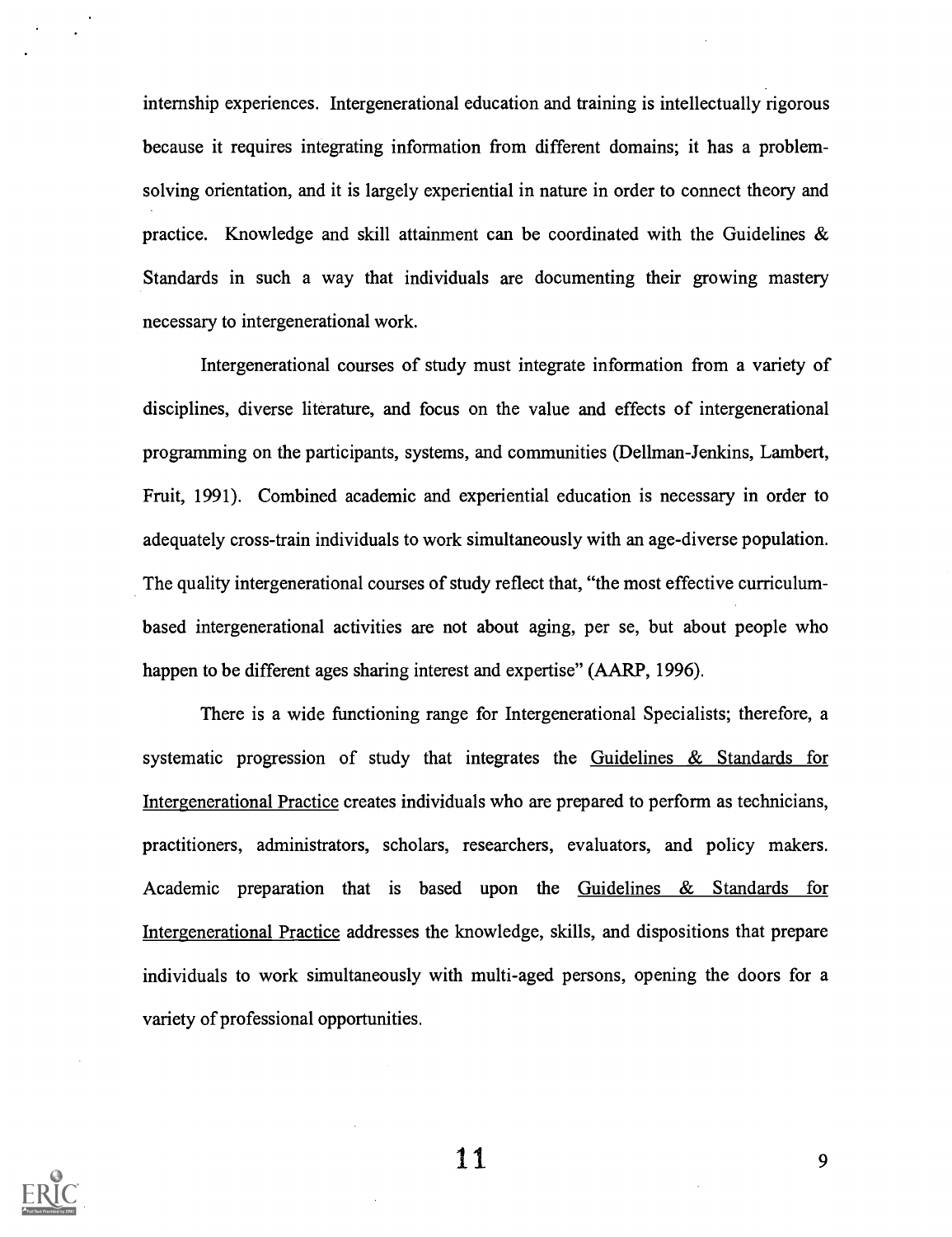## Experiential Opportunities:

Becoming a proficient Intergenerational Specialist requires not only academic study, but also practical experience (Larkin & Rosebrook, in press). The ultimate goal is to educate individuals for life, not simply for a single career. It is crucial to provide them the resources to make a difference in communities. Experiential learning (servicelearning and internships) is an important part of this process. According to the Director of Experience Based Education at SUNY College in New York, Dr. Paul Roodin,

> "Service-learning combines community service and student involvement with academic study. It differs from both volunteerism and internships. Volunteerism is not designed to deliberately build educational outcomes; service-learning is not directly comparable to an internship, but both require significant time in the community and both are designed to enhance student learning." (2000, p.1)

Experiential requirements need to be consistent with intergenerational pedagogy, and be well planned and sequenced, so as to provide opportunities for individuals to integrate theory into practice. Field experience also offers individuals opportunities to study and practice in a variety of settings with diverse ages, to collaborate and network with many intergenerational professionals and to make potential job connections for future employment. When young people, senior adults, students, and Intergenerational Specialists come together, everyone is elevated as learning and sharing flows in many directions.

> "Through intergenerational experiential learning, students make connections between the world outside and the world of academy; they see

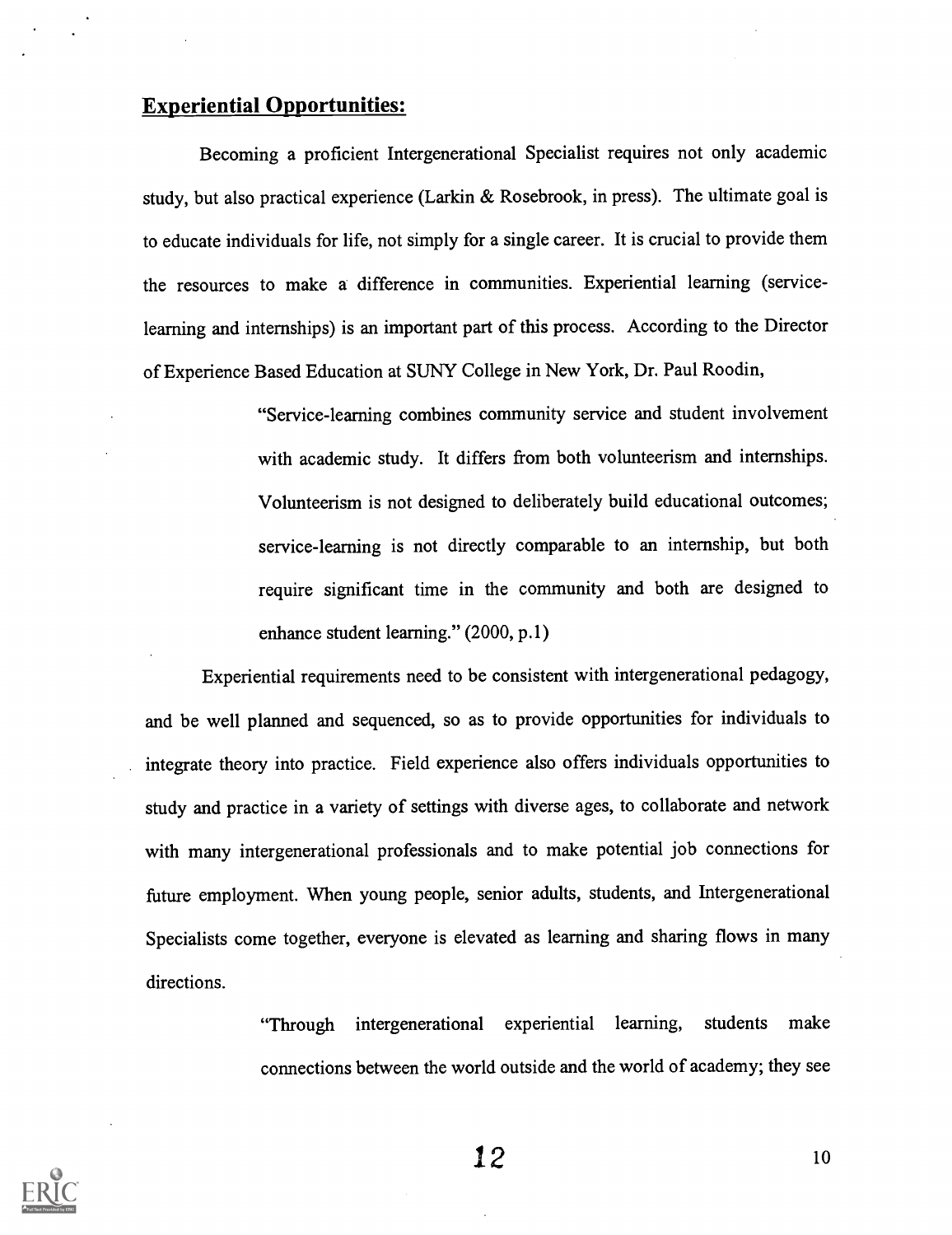what needs to be addressed and create solutions to alter the status quo; they develop the courage to take risks to produce change, and they develop the character, the skills, and the will to understand how, when and why to make a difference, they ask questions that are meaningful. In experiential settings, students are directly linked with their stakeholders; youth and older persons, agencies, staffs, and the community itself." (Roodin, 2000, p. 2)

Intergenerational Specialists develop expertise as they reflect and analyze program effectiveness.

### On-the-Job Training:

All too often, however, individuals possessing such education and experience are put into positions of responsibility while they themselves are still testing their skills. There is no substitute for experience when it comes to learning how to be a leader. Yet, in the growing field of intergenerational programming, initiatives are emerging and individuals with little education and experience are being asked to provide quality intergenerational interactions and programs. This could potentially create situations in which care providers have no one to turn to with problems, are unable to find individuals to facilitate disagreement resolution, and worst of all, are involved in programs where there are no core philosophies.

It would be wonderful if everyone aspiring to be involved could be thoroughly cross-trained prior to engaging in intergenerational programming, however, the need for Intergenerational Specialists far exceeds the number of individuals trained, consequently, on-the-job training becomes crucial. While on-the-job training can be formal and/or

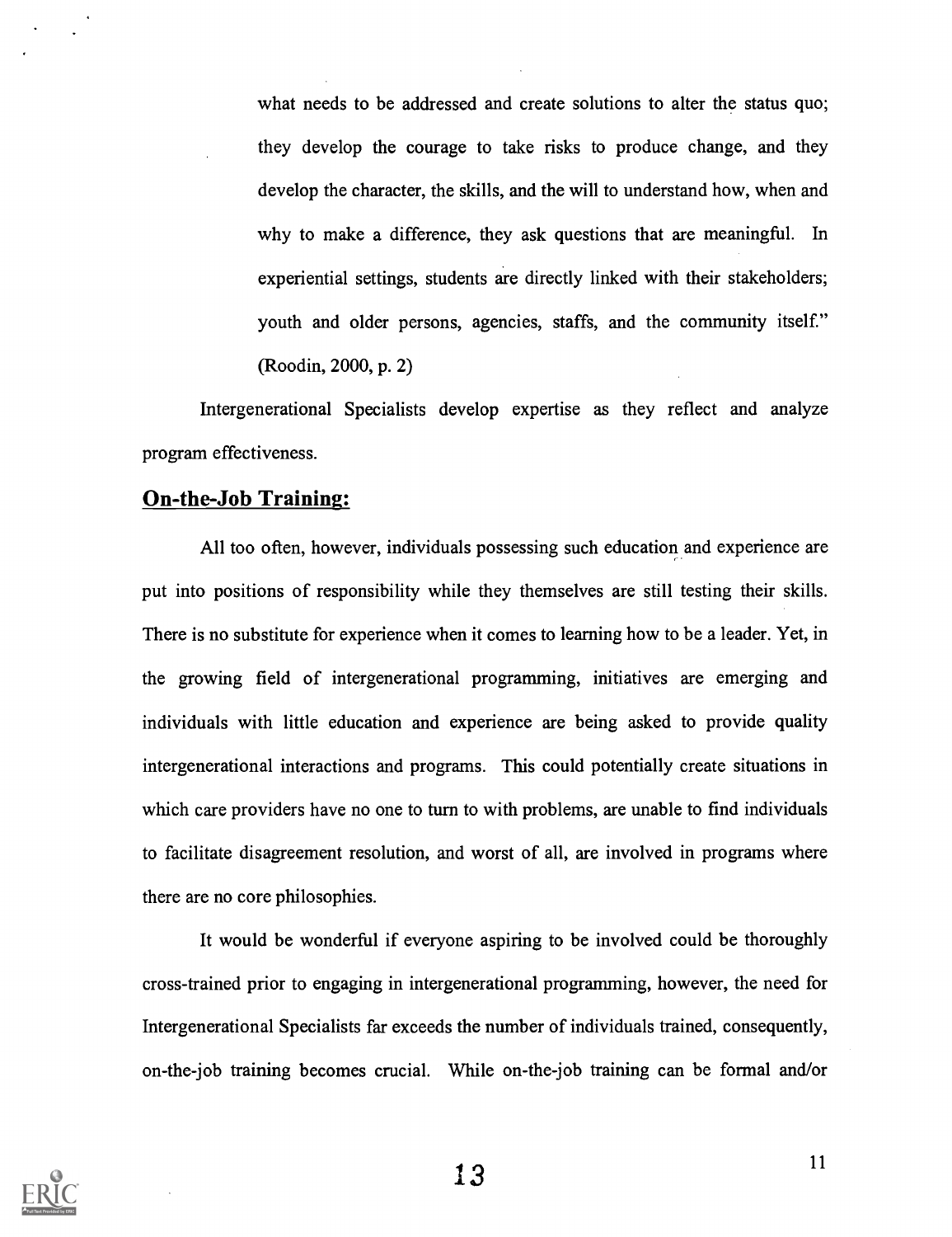informal it is important to utilize the Guidelines  $\&$  Standards for Intergenerational Practice in all training. Formal training consists of conferences, instructional sessions, workshops, and programs provided by qualified Intergenerational Specialists and consultants. When practicing on-site, Intergenerational Specialists model appropriate behaviors and provide guidance as they delegate tasks, which are considered informal training. The standards indicate how to apply appropriate intergenerational techniques as the foundation for on-the-job training.

It is true there are many unknowns and, until recently, few guidelines for educating individuals who work with such age-diverse groups, however, what unifies diversity is common knowledge. In existing intergenerational programs where learning occurs on-site, it is especially crucial to get everyone "on the same page". In order to emerge with a united common goal, staffs from cooperating child and adult care programs must be cross-trained, encouraged, and empowered. If this process is looked upon as a proverbial blank canvas, there is the opportunity to create something extraordinary from the many fragmented pieces. Those involved must be excited by the challenge: find trainers with combined professional experiences; employ supportive administrators; and retrain enthusiastic staff members who can bring the intergenerational dream to fruition (Reynolds, 2001).

### Conclusion:

The success of all intergenerational programs depends on the amount of planning and preparation that goes into the developmental state (AARP, 1996). Likewise, the success of an *Intergenerational Specialist* depends on the quality of education and training they receive. In order to assure continued growth and sustainability for organized

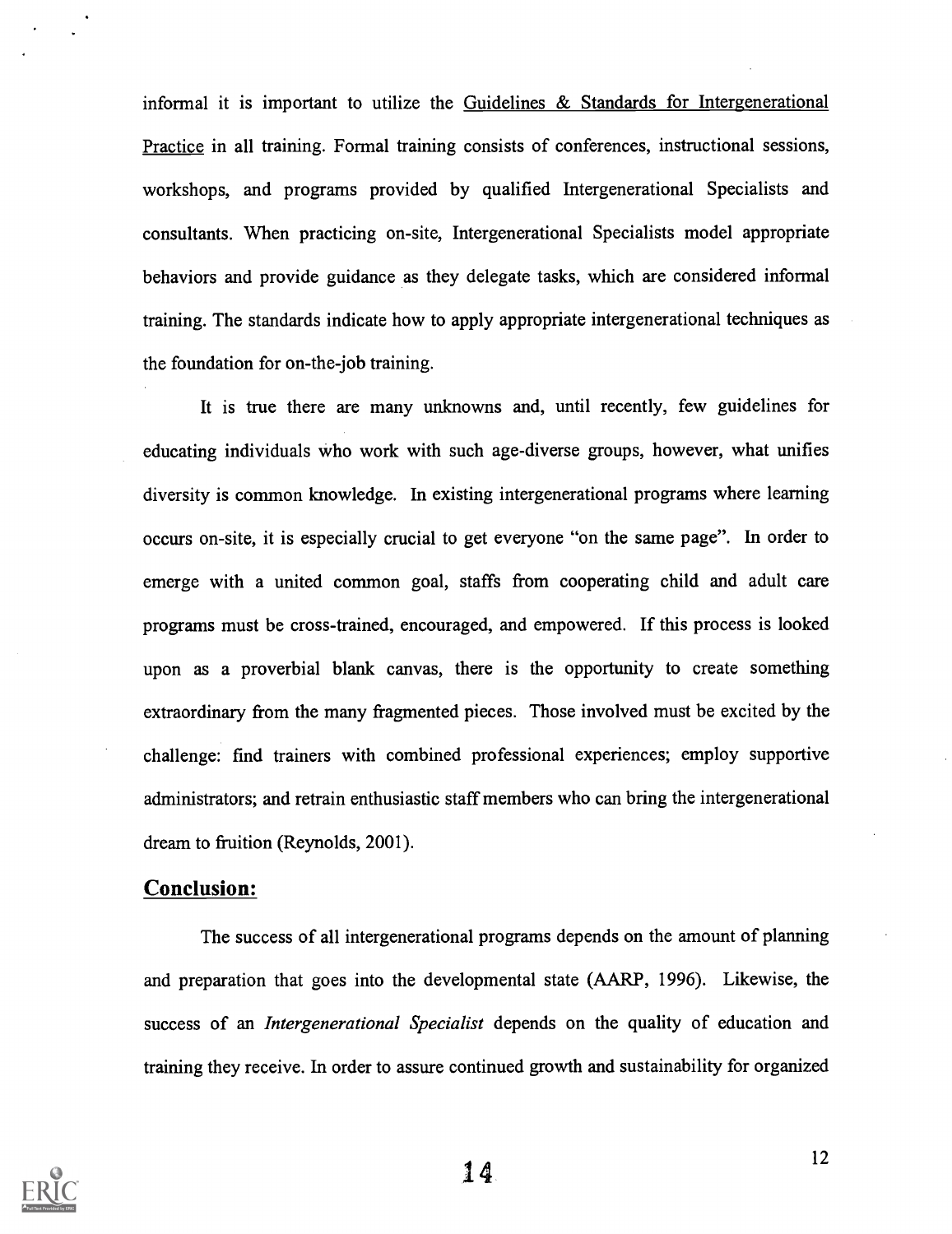child and adult interactions, intergenerational studies and programming must blend many components: young people and senior adults, child and adult care staffs, academics and human services, Early Childhood Education and Gerontology, pedagogy and experience, and oftentimes, facilities that originally provided segregated care and activities for youth and senior adults. While blending is often difficult, a qualified, cross-trained Intergenerational Specialist understands the importance of looking for commonalties among the individual components. Well-trained specialists realize it is the similar experiences in each of the unique professions that eventually bridge the gap that might otherwise divide them.

Competent and knowledgeable staffs are capable of developing and implementing effective and responsive lines of communication; planning quality interactions, and understanding the importance of integrating generations. Education, experience, and training based on the Guidelines & Standards for Intergenerational Practice prepare individuals to develop a program philosophy. Clearly articulated program philosophies, in turn, provide strong foundations upon which infrastructures can be built. This strong and solid base leads to sustainable intergenerational programs where young people and senior adults can truly reap the benefits.

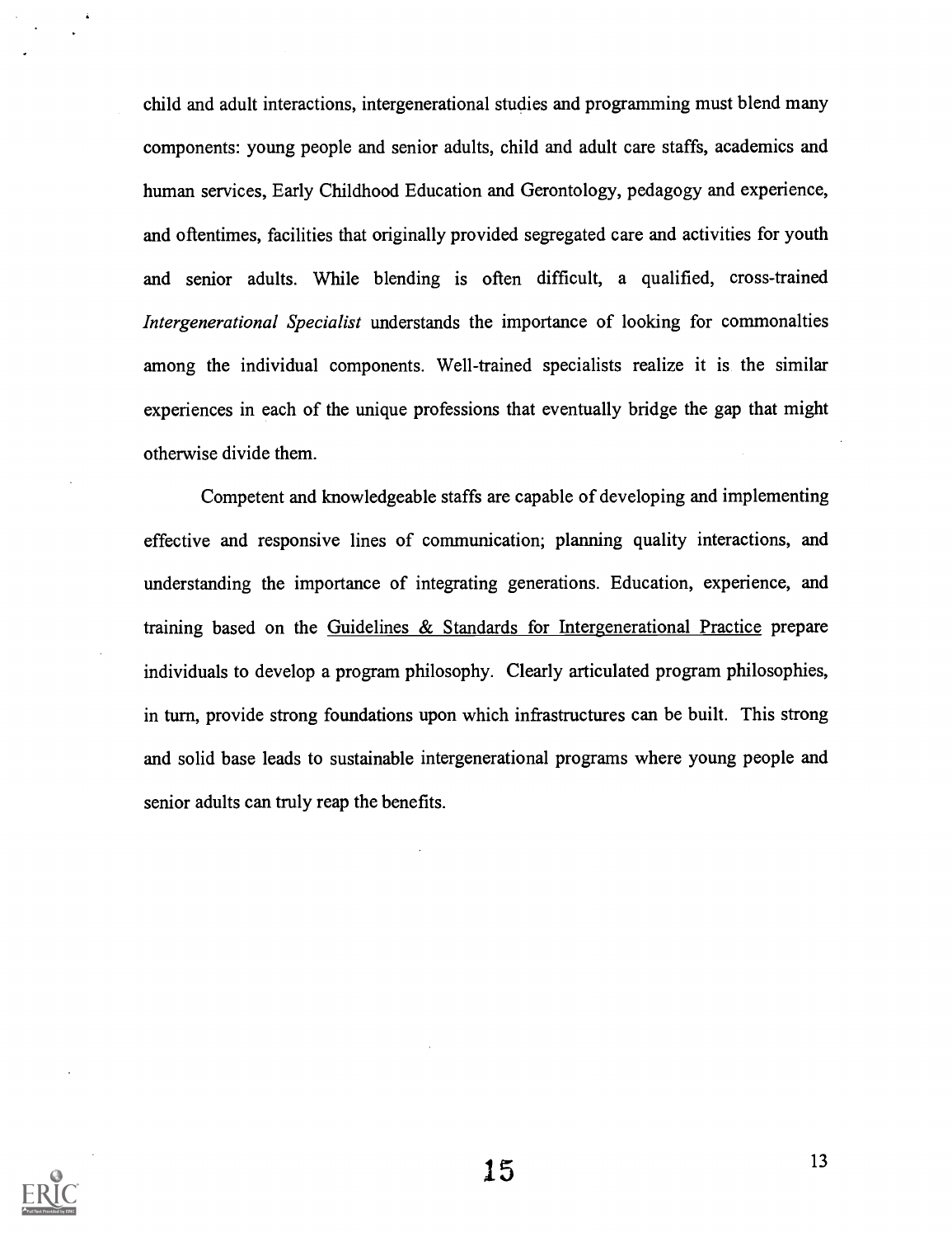### **References**

American Association of Retired Persons. (1996). Becoming a school partner: A guide for organizing intergenerational partnerships in schools. Washington, DC: AARP.

Association of Teacher Educators. (2000). ATE standards for teacher educators. Retreived from http://www.siu.edu/~ate/standards/atestand.html

- Butts, D. (2000, February). Intergenerational, not just nice: Necessary. Paper presented at the Association for Gerontology in Higher Education Conference, Myrtle Beach, SC.
- Dellman-Jenkins, M., Lambert, D., & Fruit, D. (1991). Fostering preschoolers prosocial behaviors toward the elderly: The effect of an intergenerational program. Educational Gerontology. 17, 21-32.
- Generations United. (2000). Retreived November 30, 2000, from http://www/gu.org/documents/ctheg.htm
- Larkin, E., & Rosebrook, V. (in press). Standards for intergenerational practice: A proposal. National Association of the Education of Young Children.
- National Association of the Education of Young Children. (1996). Guidelines for preparation of early childhood professionals. NAEYC Conference, Washington, DC.
- Newman, S. (2000, February). Interview at the Association for Gerontology in Higher Education Conference, Myrtle Beach, SC.
- Reynolds, E. (2001). Guiding Young Children. (3rd ed.). Mountainview, California: Mayfield Publishing Company.
- Roodin, P. (2001, February). Service learning. Symposium conducted at the annual meeting of ACHE, San Jose, CA.
- Rosebrook, V. (2001). Intergenerational connections enhance the personal/social development of young children. Unpublished doctoral dissertation, Clayton College, Birmingham, AL.
- Rosebrook, V., & Murray, T. (1999). Intergenerational interactions. Washington, DC: Office of Educational Research and Improvement. (ERIC Document Source Number ED 436-263).

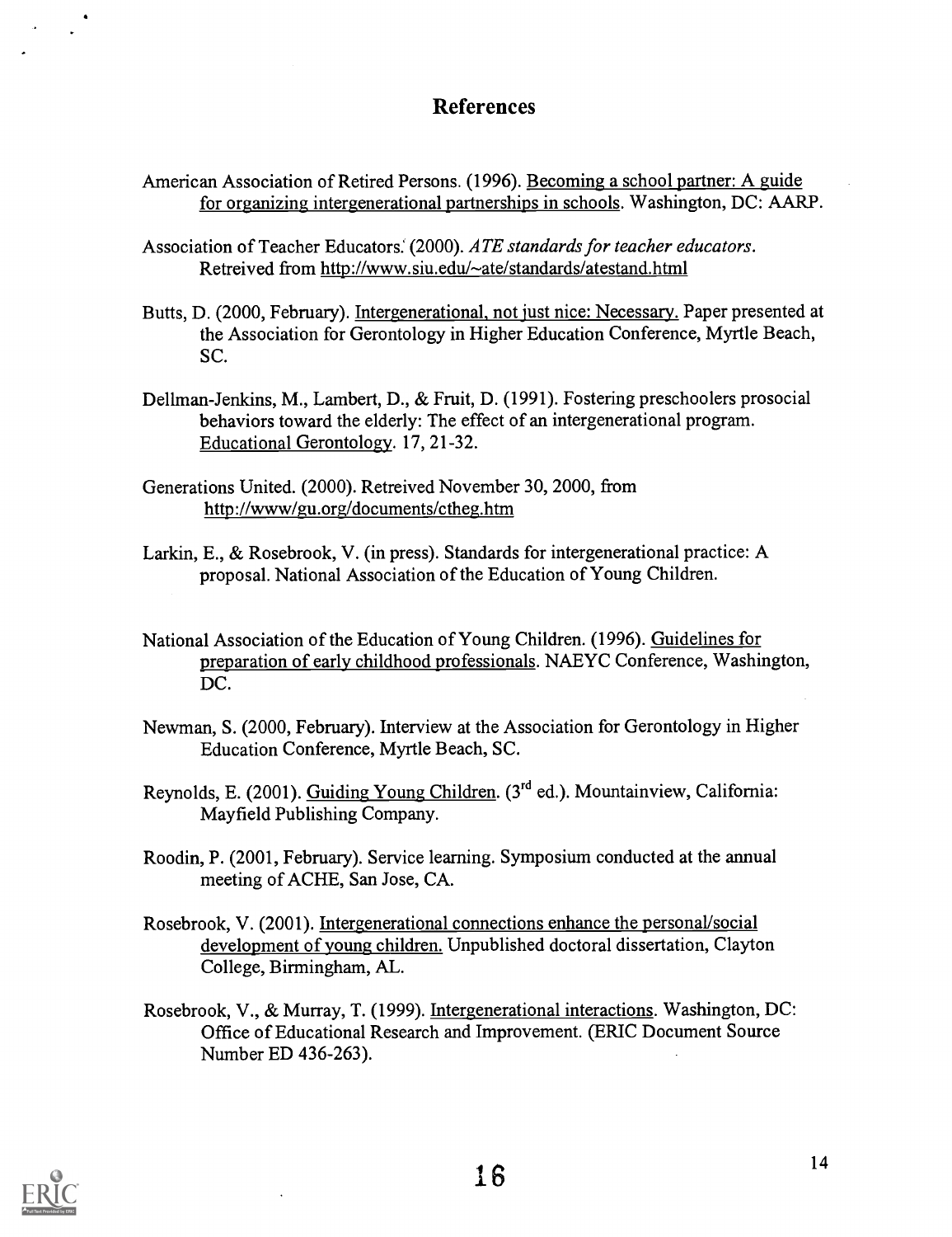Scannel, T., & Roberts, A. (1995). <u>A state and local intergenerational coalition and</u> networks: A compendium of profiles. Washington, DC: Generations United.

Traxel, L. (1993). Bridging the generations. Natural Health Journal. 81-85.



 $\ddot{\nu}$  $\bullet$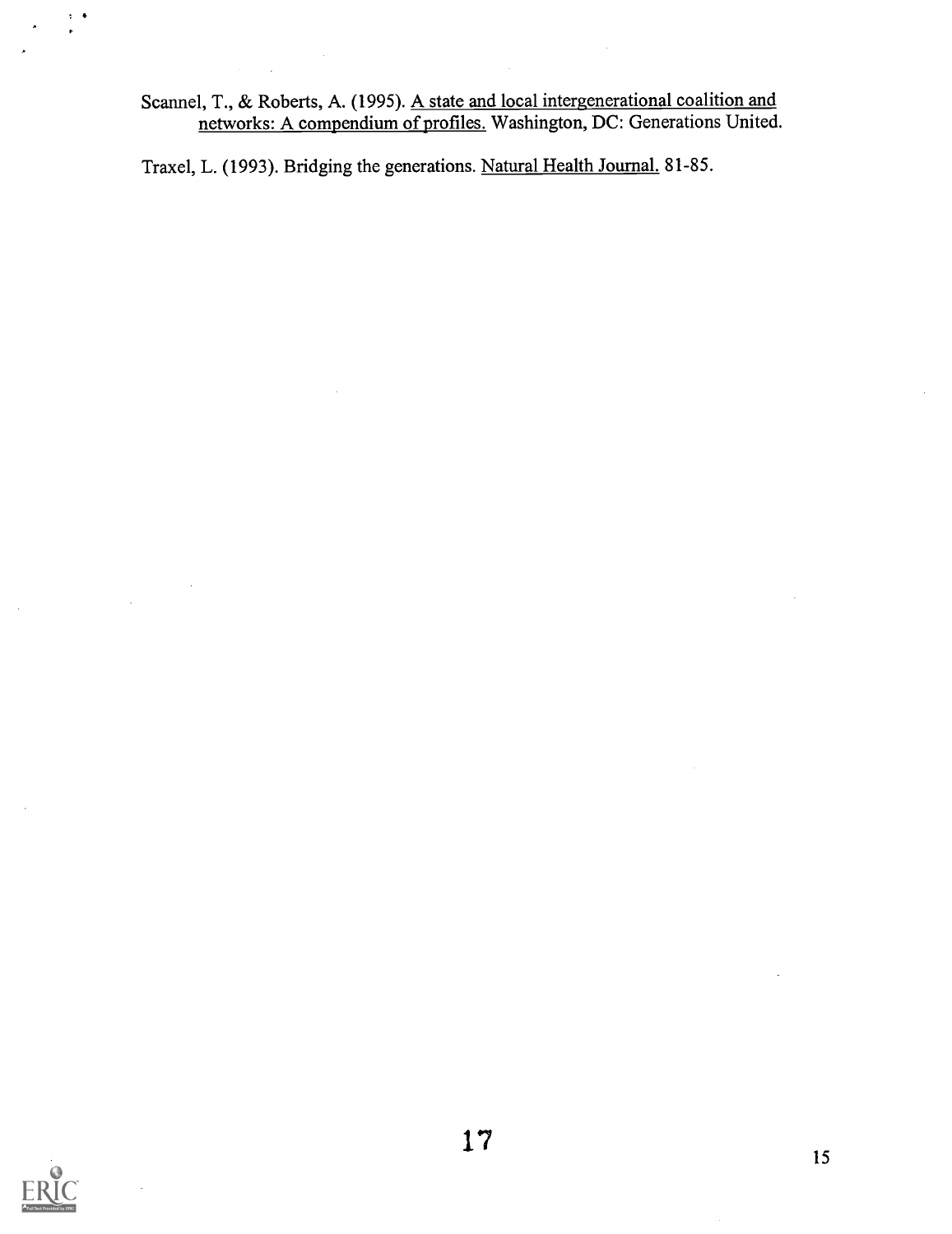

### U.S. Department of Education

Office of Educational Research and Improvement (OERI) National Library of Education (NLE) Educational Resources Information Center (ERIC)



# REPRODUCTION RELEASE

(Specific Document)

### I. DOCUMENT IDENTIFICATION:

| Author(s): Vicki Rosebrook, Ph.D., Elizabeth Larkin, Ed.D., Hollie M. Haley<br>Corporate Source:<br><b>Publication Date:</b> | Hand. In-Hand We're Changing the Future of Education: Introducing<br>the Intergenerational Approach and Promoting the Need for Trained<br>Title:<br>Professionals |  |  |
|------------------------------------------------------------------------------------------------------------------------------|-------------------------------------------------------------------------------------------------------------------------------------------------------------------|--|--|
|                                                                                                                              |                                                                                                                                                                   |  |  |
|                                                                                                                              |                                                                                                                                                                   |  |  |

### II. REPRODUCTION RELEASE:

In order to disseminate as widely as possible timely and significant materials of interest to the educational community, documents announced in the monthly abstract journal of the ERIC system, Resources in Education (RIE), and electronic media, and sold through the ERIC Document Reproduction Service (EDRS). Credit is given to the source of each document, and, if reproduction release is granted, one of the following notices is affixed to the

If permission is granted to reproduce and disseminate the identified document, please CHECK ONE of the following three options and sign at the bottom<br>he page. of the page.

| affixed to all Level 2B documents<br>PERMISSION TO REPRODUCE AND<br>PERMISSION TO REPRODUCE AND<br>DISSEMINATE THIS MATERIAL IN.<br>PERMISSION TO REPRODUCE AND<br>DISSEMINATE THIS MATERIAL HAS<br>MICROFICHE, AND IN ELECTRONIC MEDIA *<br>DISSEMINATE THIS MATERIAL IN<br>BEEN GRANTED BY<br>FOR ERIC COLLECTION SUBSCRIBERS ONLY,<br>MICROFICHE ONLY HAS BEEN GRANTED BY<br>HAS BEEN GRANTED BY<br>58 <sup>6</sup><br>TO THE EDUCATIONAL RESOURCES<br>TO THE EDUCATIONAL RESOURCES<br>TO THE EDUCATIONAL RESOURCES<br><b>INFORMATION CENTER (ERIC)</b><br>INFORMATION CENTER (ERIC)<br><b>INFORMATION CENTER (ERIC)</b><br>2A<br>2B<br>Level 1<br>Level 2A<br>Level 2B<br>Check here for Level 1 release, permitting reproduction<br>Check here for Level 2A release, permitting reproduction<br>Check here for Level 2B release, permitting<br>and dissemination in microfiche or other ERIC archival<br>and dissemination in microfiche and in electronic media<br>reproduction and dissemination in microfiche only<br>media (e.g., electronic) and paper copy.<br>for ERIC archival collection subscribers only<br>Documents will be processed as indicated provided reproduction quality permits.<br>If permission to reproduce is granted, but no box is checked, documents will be processed at Level 1, where the control of the control of the processed at Level 1, where the control of the control of the control of the pro<br>in a passion is a<br>់ រដ្ឋានប្រើ ដែលព្រះរៀង ក្នុងភូមិភ្នាក់<br>ប្រា<br>I hereby grant to the Educational Resources Information Center (ERIC) nonexclusive permission to reproduce and disseminate this document<br>as indicated above. Reproduction from the ERIC microfiche or electronic media by persons other than ERIC employees and its system<br>contractors requires permission from the copyright holder. Exception is made for non-profit reproduction by libraries and other service agencies<br>to satisfy information needs of educators in response to discrete inquiries. The state of the second teacher and service in the second second |  |
|------------------------------------------------------------------------------------------------------------------------------------------------------------------------------------------------------------------------------------------------------------------------------------------------------------------------------------------------------------------------------------------------------------------------------------------------------------------------------------------------------------------------------------------------------------------------------------------------------------------------------------------------------------------------------------------------------------------------------------------------------------------------------------------------------------------------------------------------------------------------------------------------------------------------------------------------------------------------------------------------------------------------------------------------------------------------------------------------------------------------------------------------------------------------------------------------------------------------------------------------------------------------------------------------------------------------------------------------------------------------------------------------------------------------------------------------------------------------------------------------------------------------------------------------------------------------------------------------------------------------------------------------------------------------------------------------------------------------------------------------------------------------------------------------------------------------------------------------------------------------------------------------------------------------------------------------------------------------------------------------------------------------------------------------------------------------------------------------------------|--|
|                                                                                                                                                                                                                                                                                                                                                                                                                                                                                                                                                                                                                                                                                                                                                                                                                                                                                                                                                                                                                                                                                                                                                                                                                                                                                                                                                                                                                                                                                                                                                                                                                                                                                                                                                                                                                                                                                                                                                                                                                                                                                                            |  |
|                                                                                                                                                                                                                                                                                                                                                                                                                                                                                                                                                                                                                                                                                                                                                                                                                                                                                                                                                                                                                                                                                                                                                                                                                                                                                                                                                                                                                                                                                                                                                                                                                                                                                                                                                                                                                                                                                                                                                                                                                                                                                                            |  |
|                                                                                                                                                                                                                                                                                                                                                                                                                                                                                                                                                                                                                                                                                                                                                                                                                                                                                                                                                                                                                                                                                                                                                                                                                                                                                                                                                                                                                                                                                                                                                                                                                                                                                                                                                                                                                                                                                                                                                                                                                                                                                                            |  |
|                                                                                                                                                                                                                                                                                                                                                                                                                                                                                                                                                                                                                                                                                                                                                                                                                                                                                                                                                                                                                                                                                                                                                                                                                                                                                                                                                                                                                                                                                                                                                                                                                                                                                                                                                                                                                                                                                                                                                                                                                                                                                                            |  |
|                                                                                                                                                                                                                                                                                                                                                                                                                                                                                                                                                                                                                                                                                                                                                                                                                                                                                                                                                                                                                                                                                                                                                                                                                                                                                                                                                                                                                                                                                                                                                                                                                                                                                                                                                                                                                                                                                                                                                                                                                                                                                                            |  |
|                                                                                                                                                                                                                                                                                                                                                                                                                                                                                                                                                                                                                                                                                                                                                                                                                                                                                                                                                                                                                                                                                                                                                                                                                                                                                                                                                                                                                                                                                                                                                                                                                                                                                                                                                                                                                                                                                                                                                                                                                                                                                                            |  |
|                                                                                                                                                                                                                                                                                                                                                                                                                                                                                                                                                                                                                                                                                                                                                                                                                                                                                                                                                                                                                                                                                                                                                                                                                                                                                                                                                                                                                                                                                                                                                                                                                                                                                                                                                                                                                                                                                                                                                                                                                                                                                                            |  |
|                                                                                                                                                                                                                                                                                                                                                                                                                                                                                                                                                                                                                                                                                                                                                                                                                                                                                                                                                                                                                                                                                                                                                                                                                                                                                                                                                                                                                                                                                                                                                                                                                                                                                                                                                                                                                                                                                                                                                                                                                                                                                                            |  |
|                                                                                                                                                                                                                                                                                                                                                                                                                                                                                                                                                                                                                                                                                                                                                                                                                                                                                                                                                                                                                                                                                                                                                                                                                                                                                                                                                                                                                                                                                                                                                                                                                                                                                                                                                                                                                                                                                                                                                                                                                                                                                                            |  |
| Signature:<br>Printed Name/Position/Title:<br>Sign<br>Director of<br>Vicki Rosebrook, Ph.D., Intergenerational Studies<br>here, $\rightarrow$                                                                                                                                                                                                                                                                                                                                                                                                                                                                                                                                                                                                                                                                                                                                                                                                                                                                                                                                                                                                                                                                                                                                                                                                                                                                                                                                                                                                                                                                                                                                                                                                                                                                                                                                                                                                                                                                                                                                                              |  |
| Organization/Address:<br>the University of Finalay<br>Telephone: $419 - 434 - 6951$<br>$FAX: 419 - 434 - 6630$<br>please<br>Date:                                                                                                                                                                                                                                                                                                                                                                                                                                                                                                                                                                                                                                                                                                                                                                                                                                                                                                                                                                                                                                                                                                                                                                                                                                                                                                                                                                                                                                                                                                                                                                                                                                                                                                                                                                                                                                                                                                                                                                          |  |
| $E$ -Mail Address:<br>rosebrook efindlay<br>45840<br>$4 - 10 - 02$<br>Findlay,<br>' ldu                                                                                                                                                                                                                                                                                                                                                                                                                                                                                                                                                                                                                                                                                                                                                                                                                                                                                                                                                                                                                                                                                                                                                                                                                                                                                                                                                                                                                                                                                                                                                                                                                                                                                                                                                                                                                                                                                                                                                                                                                    |  |